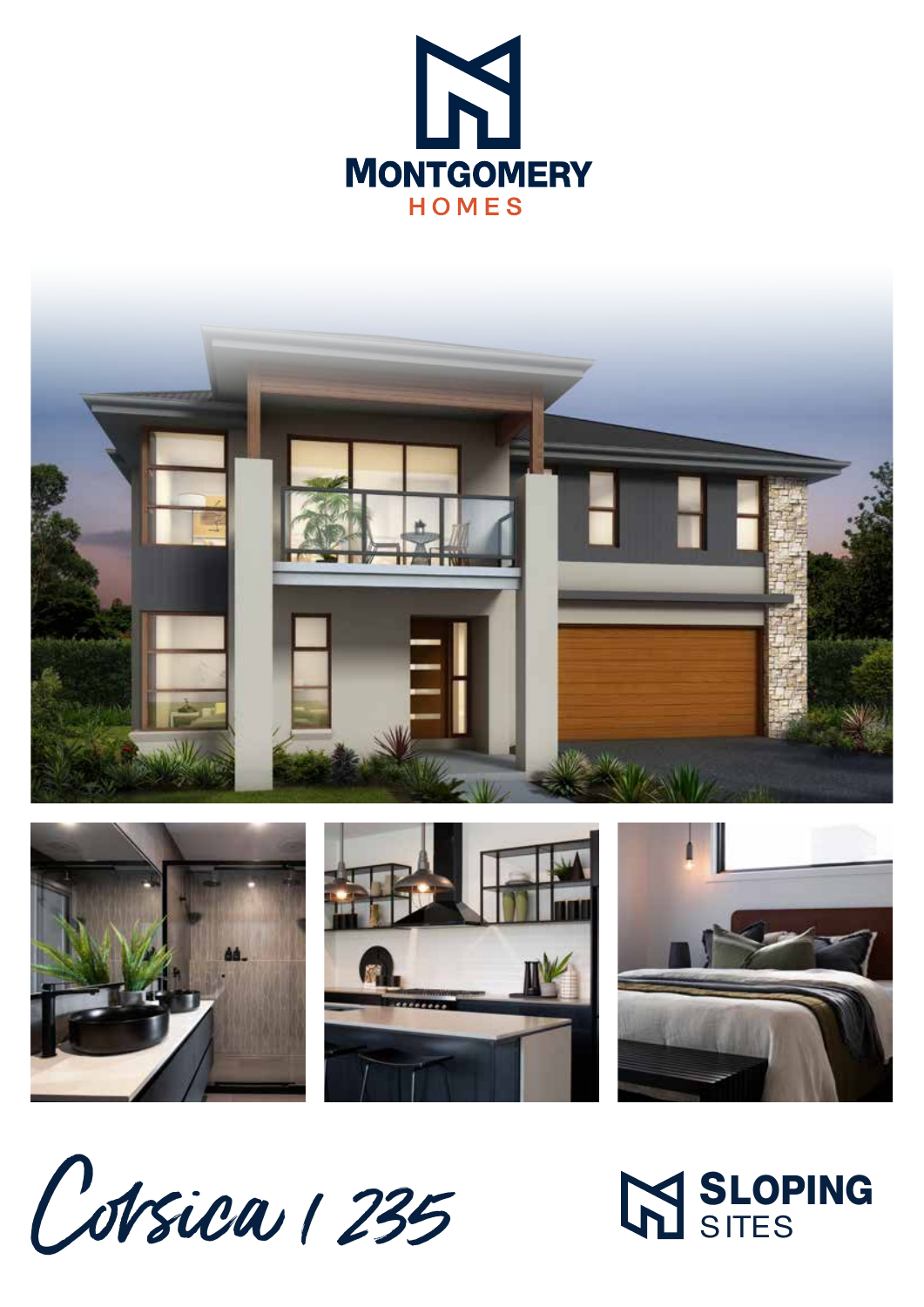









Our sloping site specialist techniques have been applied to our Corsica range to develop a stylish home design that caresses the natural curve of your steep, uphill sloping site. The Corsica is a full split-level home design that provides multiple living areas which makes it perfect for big families who appreciate space to retreat as well as spend time

together.



Colsica 1235



Our renowned split-level technique can result in flatter driveways, more manageable retaining walls, and will drastically improve your street appeal.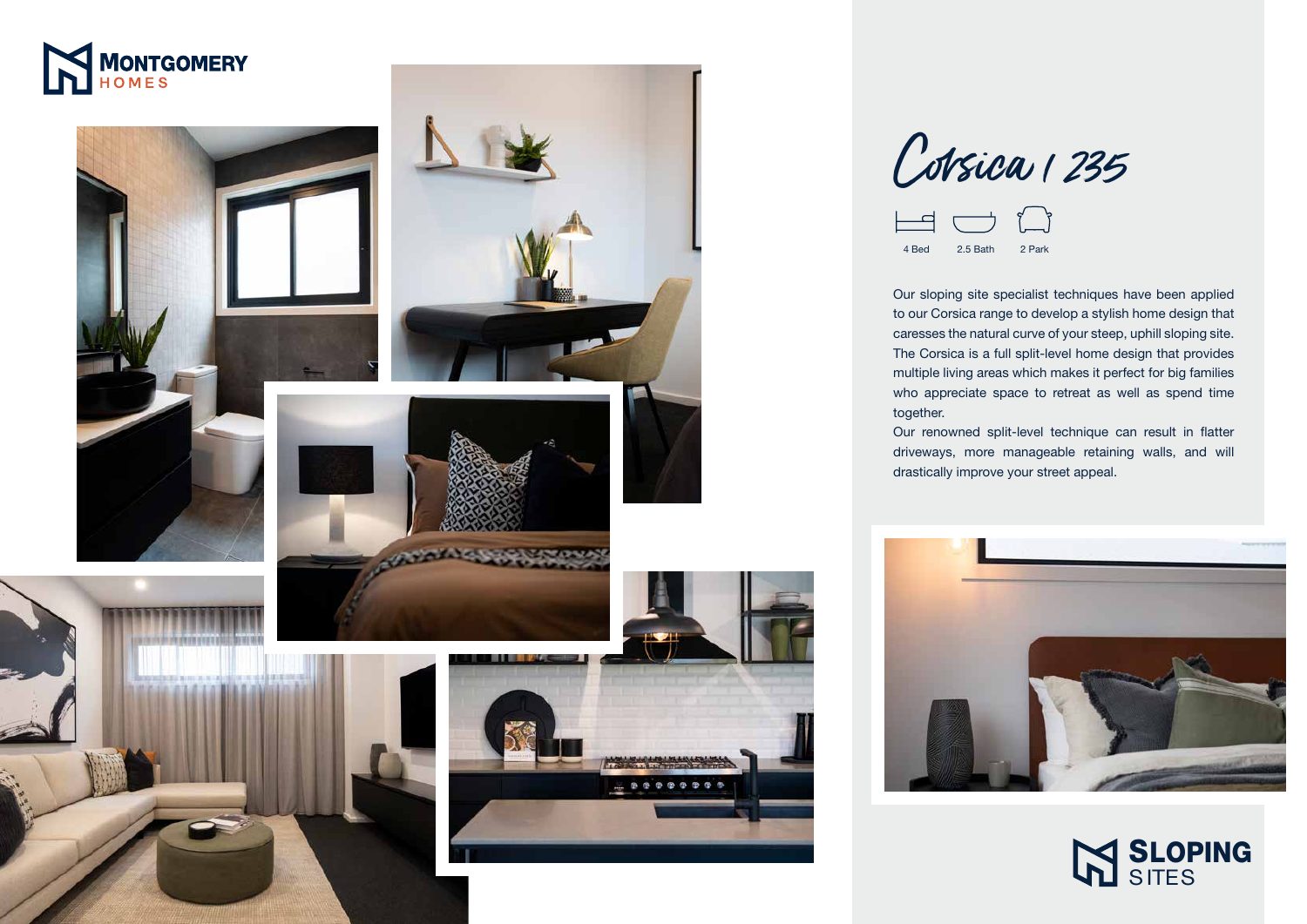

Our specially designed homes for sloping sites feature many benefits:

- $\blacktriangleright$  Abundant natural light and air-flow
- $\checkmark$  Separate living areas on different levels
- $\vee$  Preserve natural drainage
- $\checkmark$  Enhance outlooks and views
- $\vee$  Unique and architectural looking design
- $\sqrt{\phantom{a}}$  Maximise space
- Larger garage



Scale: 1:100. Floor plan depicts Executive facade.

- $\checkmark$  Less excavation
- $\swarrow$  A flatter driveway
- $\vee$  Designed to follow slope of land

Spread over two levels, the Corsica 1 235 features four spacious bedrooms and two bathrooms. With three separate living areas, the upper level embraces the family space by creating a contemporary and functional open plan kitchen, living area and alfresco — plus, a generous home theatre which flows seamlessly to the front deck. The seclusion of the fourth bedroom and rumpus room to the lower level allows privacy for guests or a quiet space to rest and relax amidst the upper level flurry.

## **Option 1**

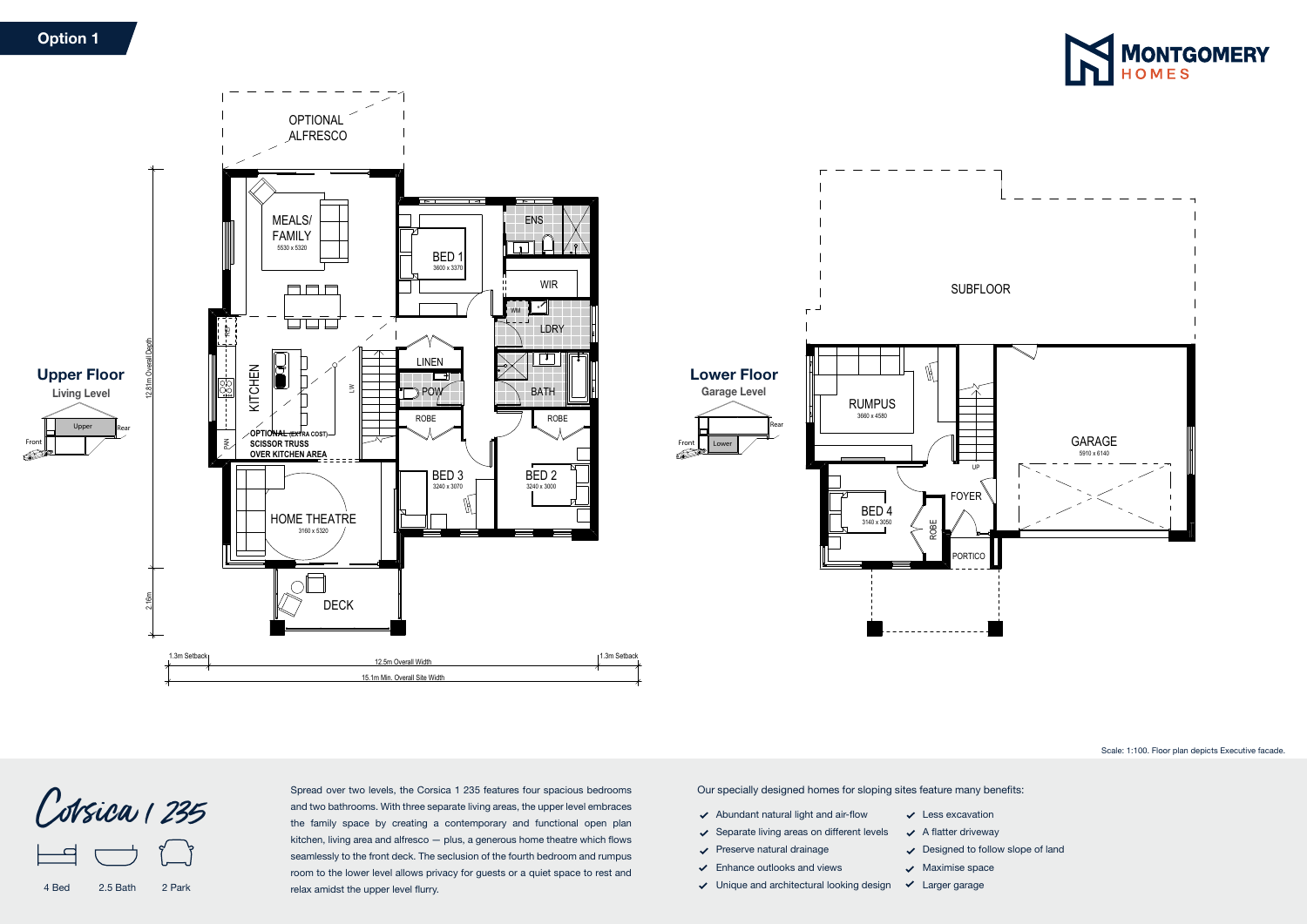

4 Bed 2.5 Bath 2 Park



Our specially designed homes for sloping sites feature many benefits:

- $\blacktriangleright$  Abundant natural light and air-flow
- $\checkmark$  Separate living areas on different levels
- $\vee$  Preserve natural drainage
- $\checkmark$  Enhance outlooks and views
- $\vee$  Unique and architectural looking design
- Larger garage

Scale: 1:100. Floor plan depicts Executive facade.

- $\checkmark$  Less excavation
- $\swarrow$  A flatter driveway
- $\vee$  Designed to follow slope of land
- $\sqrt{\phantom{a}}$  Maximise space

This alternate floorplan features four spacious bedrooms and two bathrooms, with an additional ensuite to the lower level bedroom. This creates a selfcontained, separate living space for regular guests — just add a kitchenette! The upper level embraces the family space by creating a contemporary and functional open plan kitchen, living area and alfresco — plus, a generous home theatre which flows seamlessly to the front deck.